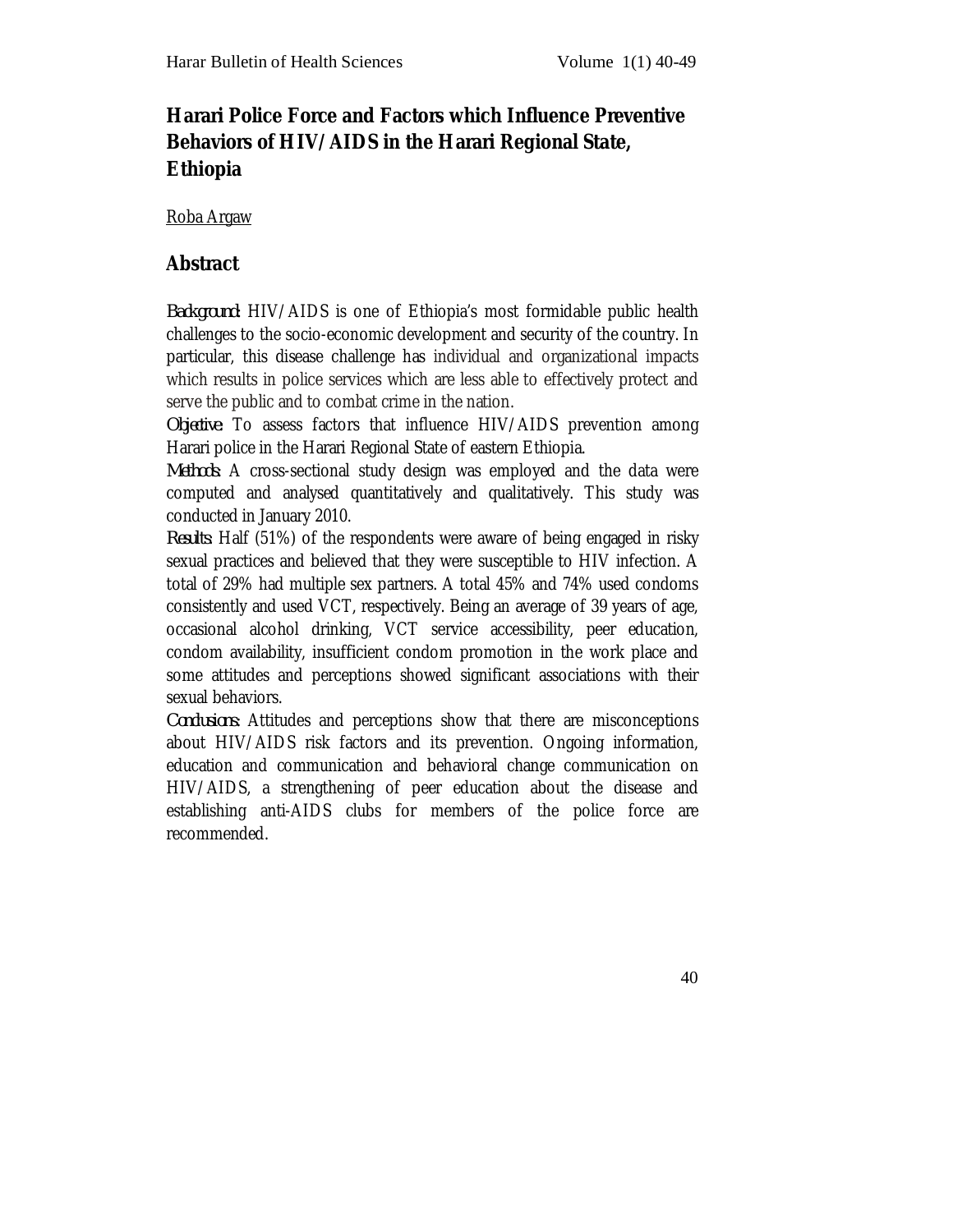## **Introduction**

Police forces globally face a serious risk of HIV/AIDS (1). The United Nation AIDS program states that the uniformed services including police forces are highly vulnerable to STIs including HIV and AIDS. This is in part due to long periods of deployment away from home during their sexually active age and other factors that expose them to higher risks of HIV infection (2). In the course of their work, police constantly interact with populations which help to drive the HIV epidemic such as commercial sex workers, jail and prison detainees, injecting drug users, illegal immigrants and homosexuals (3).

 There are more than 1.3 million people living with HIV/AIDS in Ethiopia. It is a problem throughout society. More than 350 people contract the virus every day and most of these are young persons. According to recent data from federal police hospital, 24.8% of the women who come for maternity check-ups are HIV positive (4).

 The impact of HIV/AIDS on the police force and the role of the police force in fighting HIV/AIDS is a neglected area of research. This is partly due to a lack of testing and to poor systematic data collection among police services and governments around the world. This lack of information extends to the basic and fundamental issues like levels of prevalence of HIV/AIDS and the vulnerability of police forces to HIV/AIDS. As a result, the vast majority of conclusions which have been drawn in the literature are speculative and they are based upon anecdotal evidence (2).

## **Objectives**

*General Objective:*

1. To assess the factors that influence HIV/AIDS on prevention behaviors among police personnel in the Harari Regional State.

*Specific Objectives:*

- 1. To assess sexual activities of the police related to HIV/AIDS in the Harari Regional State.
- 2. To identify factors influencing prevention behaviors regarding HIV/AIDS among the police force.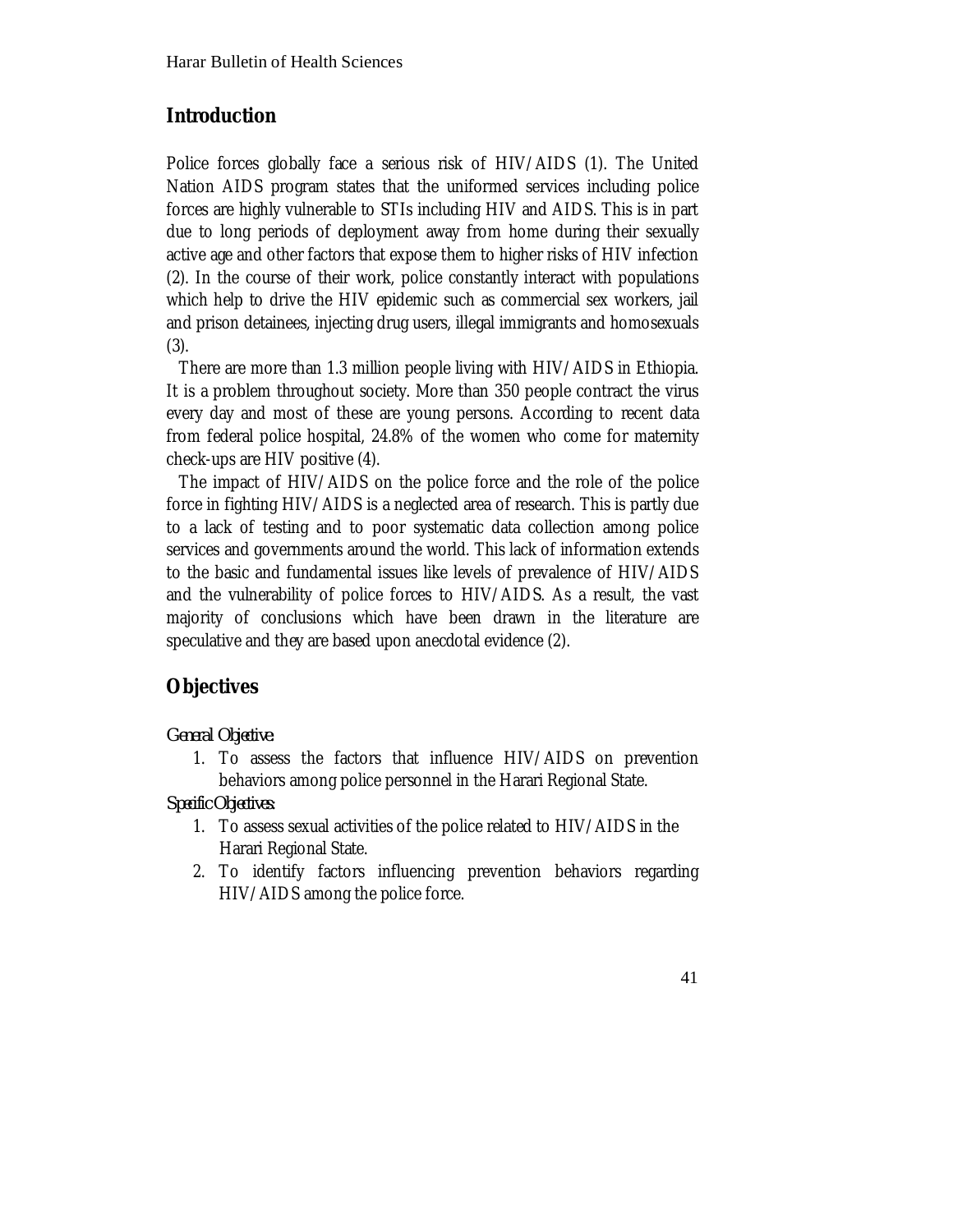## **Methods**

*Study Area and Period:* This research study was conducted in the Harari Regional State which is located 510 km from Addis Ababa. The regional state has nine districts with a total population of 209,000 persons. The HIV prevalence rate of the region is 3.2 % (5). The study was undertaken in January 2010 in the Harari Regional State.

*Study Design:* A cross-sectional study design was used in this research. Both quantitative and qualitative data were used for analysis.

*Source and Study Population:* All police force members located in the study area during the study period were the source population while all of the sampled police force members in the study area were the study population.

*Sample Size Determination:* A single population proportion with an assumption of the proportion of the existence of factors that influence preventive behavior was taken as 50%; the marginal error was 0.005 and a 95% confidence level was used. The final sample size was 310 persons. Ten percent of the study subjects were selected for the qualitative portion of the study.

*Sampling Techniques:* A simple random sampling technique was used to select the study subjects by using their identification numbers as a sampling frame.

# **Study Variables**

*Dependent Variable:* Sexual behaviors of the Harari police personnel were taken as the dependent variable.

*Independent Variables:* Socio-demographic and economic variables, the availability and accessibility of condoms and VCT services were taken as independent variables.

# **Data Collection Procedures**

For the quantitative portion of the study, a structured questionnaire prepared in the Amharic language including closed-ended and partially open-ended questions were used. For the qualitative portion of the study, in-depth interviews using an unstructured Amharic questionnaire using open-ended questions were used. Trained data collectors coupled with a supervisor and the principal investigator collected the data.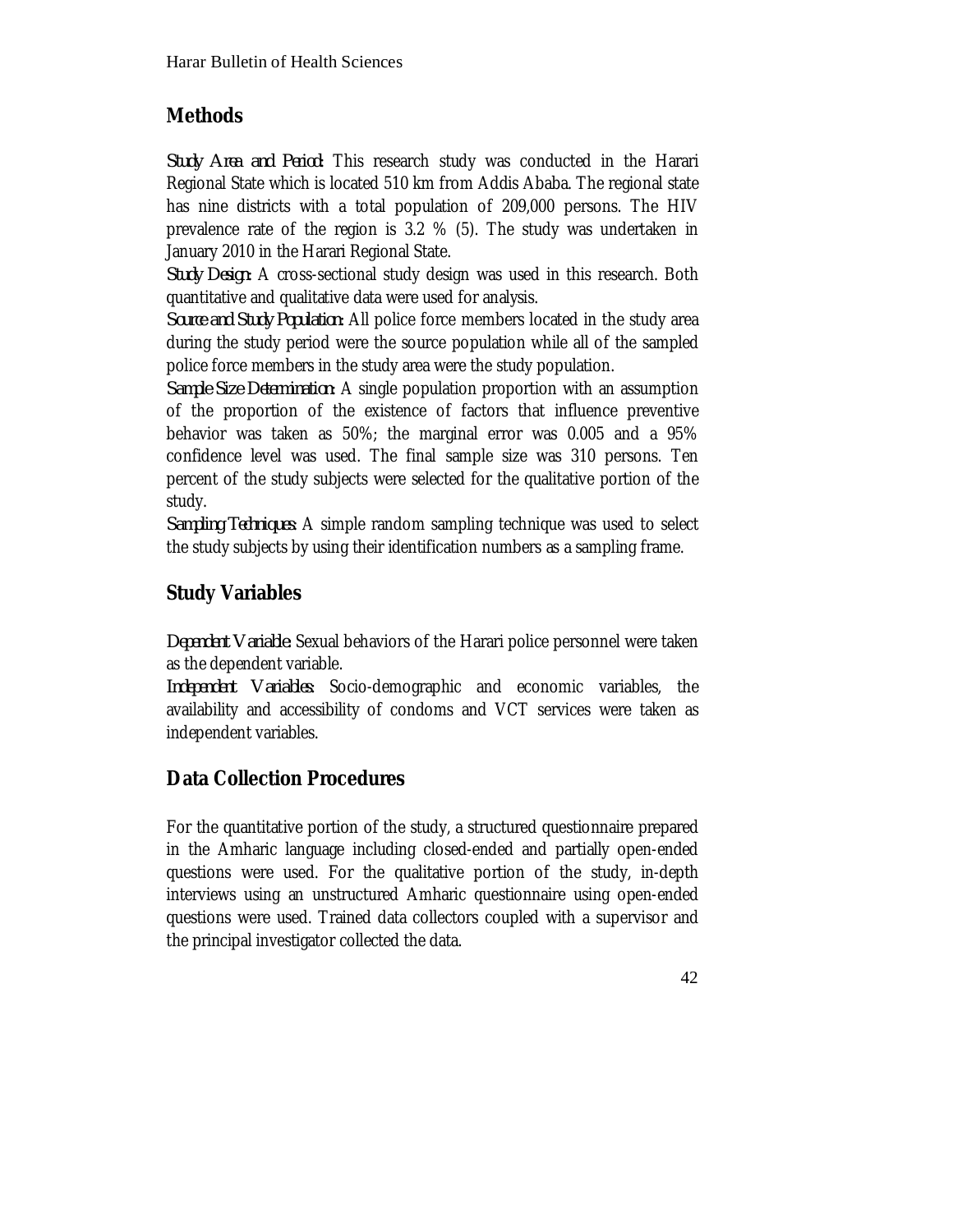*Data Quality Control:* An English language questionnaire was prepared and was then translated into Amharic. The Amharic questionnaire was then translated back into English to look for any language inconsistencies. The data collectors were trained for two days on how to use the questionnaire. Pre-testing was conducted among 10% of the non-selected study group. Check-ups on the completeness of the filled questionnaires were made on a daily basis in the field by the principal investigator.

*Data Analysis:* Quantitative data were analyzed using SPSS Version 16. Bivariate and multivariate analyses were computed to identify exploratory variables. Qualitative data was recorded and translated. It was summarized into different thematic areas for examination.

*Ethical Considerations:* Ethical clearance was secured from the Institutional Research Ethics Review Committee of the Haramaya University College of Health Sciences located in Harar. A formal letter of support was then written to the local police officials. All study participants voluntarily signed a written consent form. After the consent form was signed, the information was collected. The information was recoded anonymously and strict confidentiality was maintained with all data collection, storage and analysis.

## **Results**

*Socio-demographic Characteristics:* A total of 310 persons participated in the study for a response rate of 100%. The ages ranged from 20 years of age to 57 years of age with a mean age of 30.4 years and  $SD+7.47$ . A total of 85% of them were in the age category of 20 to 39 years.

 About 36%, 30%, and 27% attended tertiary, secondary and preparatory education, respectively. A total of 27% and 31% were constables and assistant inspectors, respectively. Fifty-nine percent were Muslims while thirty-three percent were Orthodox Christians. Sixty-seven percent of the respondents were married.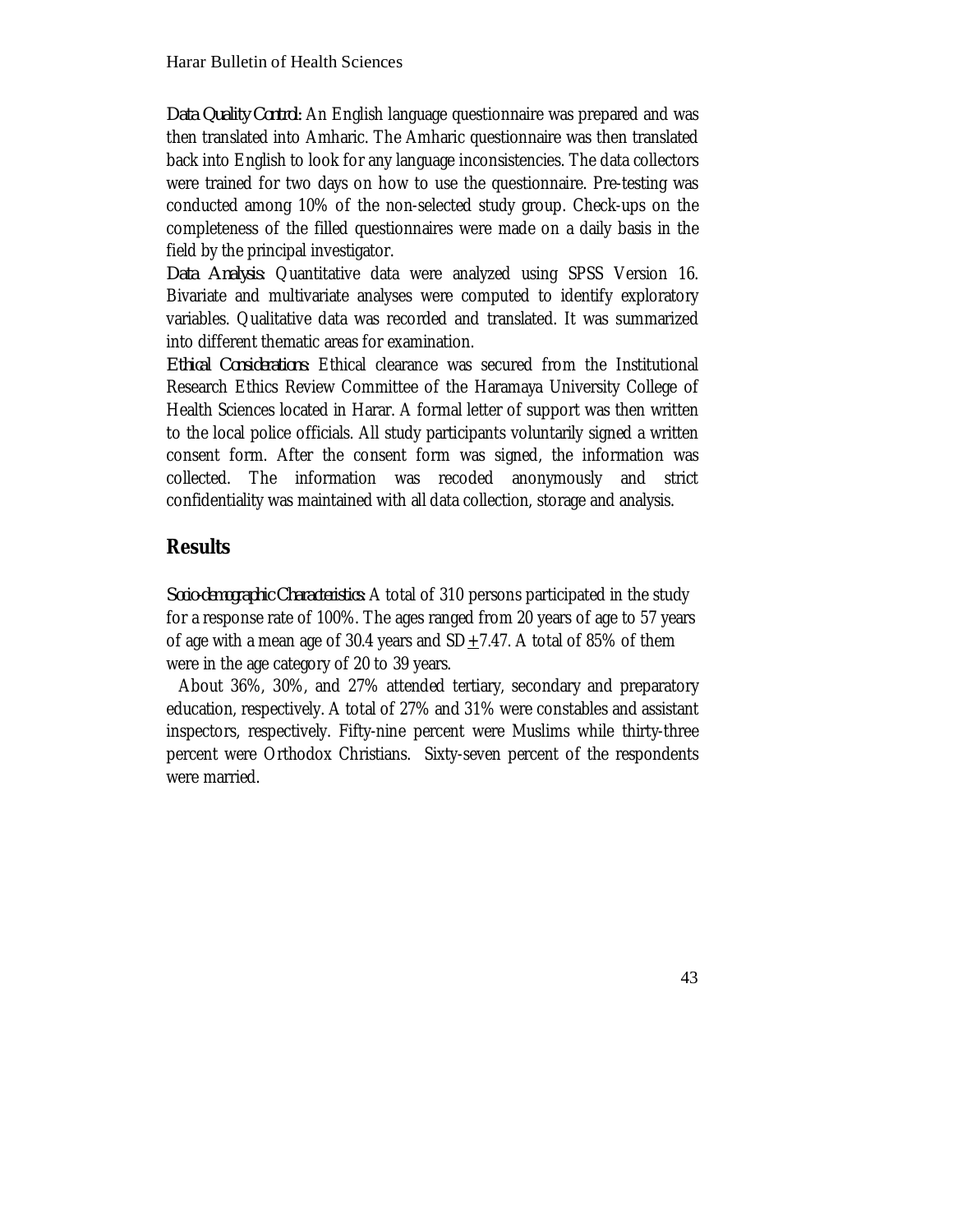| Characteristics(n=159)          | Sexual partners |                       | OR(95 % CI)          |  |
|---------------------------------|-----------------|-----------------------|----------------------|--|
|                                 | <b>Single</b>   | <b>Multiple</b>       | Crude                |  |
| Age in Years                    |                 |                       |                      |  |
| $\leq 39$                       | 68              | 80                    | $8.50(1.06,68.1)^*$  |  |
| $\geq 40$                       | 01              | 10                    | 1.00                 |  |
| Income level (ETB)              |                 |                       |                      |  |
| $\leq$ 720                      | 28              | 21                    | $2.24(1.1, 4.5)$ *   |  |
| >721                            | 41              | 68                    | 1.00                 |  |
| Do You Drink Alcohol?           |                 |                       |                      |  |
| Yes                             | 08              | 14                    | 1.96(0.75, 5.16)     |  |
| Occasional                      | 15              | 35                    | $2.62$ (1.25,5.47)** |  |
| No                              | 46              | 41                    | 1.00                 |  |
| <b>Consistent Condom Use</b>    |                 |                       |                      |  |
| Yes                             | 36              | 36                    | 0.71(0.36, 1.43)     |  |
| Occasional                      | 08              | 19                    | 1.70 (0.64,4.49)     |  |
| No                              | 25              | 35                    | 1.00                 |  |
| Susceptibility to               |                 |                       |                      |  |
| HIV/AIDS                        |                 |                       |                      |  |
| Yes                             | 30              | 52                    | 1.80 (0.94,335)      |  |
| No                              | 39              | 38                    | 1.00                 |  |
| $*D$ value $>0.05$<br>$*$ $n_1$ |                 | $***D$ unlue $>0.001$ |                      |  |

Table 1. Selected Variables Measured by Multiple Sexual Partners among the Police Force in the Harari Regional State, 2010.

*\*P.value<0.05 \*\*P.value<0.01 \*\*\*P.value<0.001*

*Factors Associated with Preventive Behavior of HIV/AIDS:* More than half (56%) of respondents had used a condom during their last sexual intercourse while 29% had committed multiple sexual practices. Fifty-one percent were aware of being engaged in high-risk sexual practices and they perceived themselves to be susceptible to HIV/AIDS. The three most influential attributes to creating preventive behaviors towards HIV/AIDS among police personnel were the mass media 58% ( $n=179$ ), past experiences with the disease 17%  $(n= 52)$  and the advice from health professionals 14 %  $(n=43)$ .

In multivariate analysis, those being age  $\leq$  39 years of age were more than eight times more likely to have multiple sexual partners than their older counter-parts. Those occasionally consuming alcohol were more than twice as likely to have multiple sexual partners (COR [95%CI] =2.62[1.25-5.47].

*Factors Related to Service and Patterns of Service Provision:* It was found that 74 % (n=229) of the respondents used VCT services. Most of the respondents reported that condoms were available in the vicinity while only 45% ( $n=72$ ) of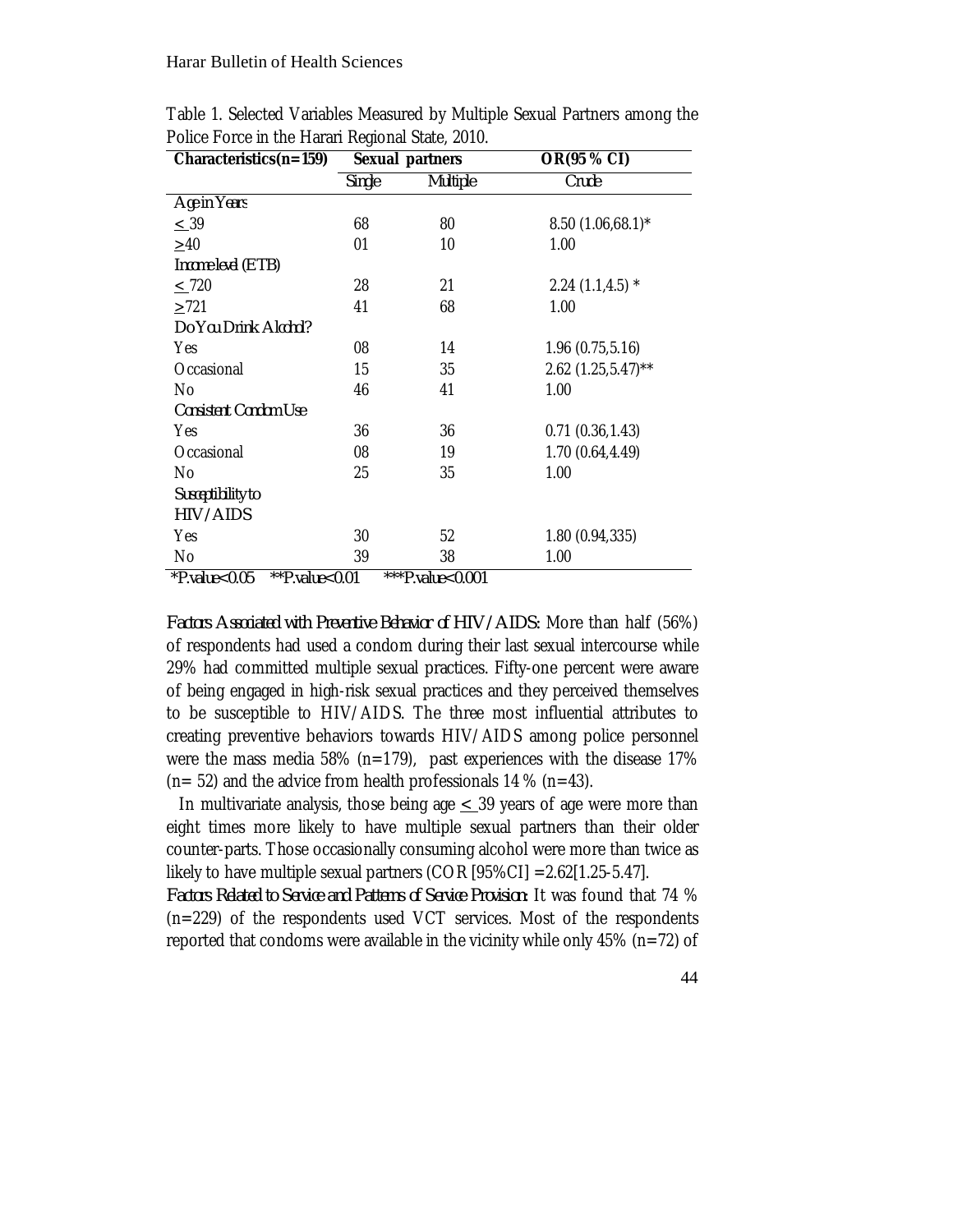respondents used them consistently. HIV/AIDS peer education services and condom promotion and distribution occurred very little in the work place.

| Variable                 | <b>VCT</b>  |    |      | Odds ratio(95 % CI)    |                         |  |
|--------------------------|-------------|----|------|------------------------|-------------------------|--|
|                          | utilization |    |      |                        |                         |  |
|                          | Yes         | No | $\%$ | Crude                  | Adjusted                |  |
| <b>VCT</b> Service       |             |    |      |                        |                         |  |
| Accessible in the        |             |    |      |                        |                         |  |
| Vicinity                 |             |    |      |                        |                         |  |
| Yes                      | 212         | 55 | 86   | 5.95(2.99,11.63)***    | $4.52(2.03, 10.10)$ *** |  |
| No                       | 17          | 26 | 14   | 1.00                   | 1.00                    |  |
| Condoms Available        |             |    |      |                        |                         |  |
| in the Vicinity          |             |    |      |                        |                         |  |
| Yes                      | 203         | 58 | 84   | $3.10(1.64, 5.83)$ *** | 1.64(0.74, 3.62)        |  |
| No                       | 26          | 23 | 16   | 1.00                   | 1.00                    |  |
| <b>Work Place Condom</b> |             |    |      |                        |                         |  |
| Promotion and            |             |    |      |                        |                         |  |
| <b>Distribution</b>      |             |    |      |                        |                         |  |
| Enough                   | 14          | 4  | 6    | 1.11(0.35, 3.50)       | 0.58(0.16, 2.07)        |  |
| Not enough               | 29          | 18 | 15   | $0.51(0.27, 0.99)^*$   | $0.36(0.17, 0.78)^*$    |  |
| No                       | 186         | 59 | 79   | 1.00                   | 1.00                    |  |
| <b>Peer Education</b>    |             |    |      |                        |                         |  |
| Services among           |             |    |      |                        |                         |  |
| <b>Members</b>           |             |    |      |                        |                         |  |
| Yes                      | 75          | 12 | 28   | $2.80(1.43.5.49)$ ***  | $3.09(1.39, 6.86)$ **   |  |
| No                       | 154         | 69 | 72   | 1.00                   | 1.00                    |  |

Table 2. Factors Related to Service and Pattern of Service Provision Measured by VCT Utilization among Police Force in the Harari Regional State. 2010.

*\*P.value<0.05 \*\*P.value<0.01 \*\*\*P.value<0.001*

*Factors Related to Attitudes and Perceptions:* Forty five percent of the study respondents did not perceive that HIV/AIDS was a serious enough disease to affect their operational efficiency while 46% felt that HIV/AIDS was not a problem in their unit. Ninety-two percent of respondents felt that measures being undertaken currently by the police force were not sufficient to tackle the problem of HIV/AIDS. Moreover, 62% of respondents disagreed that a person committing one unsafe sexual act might cause an HIV infection.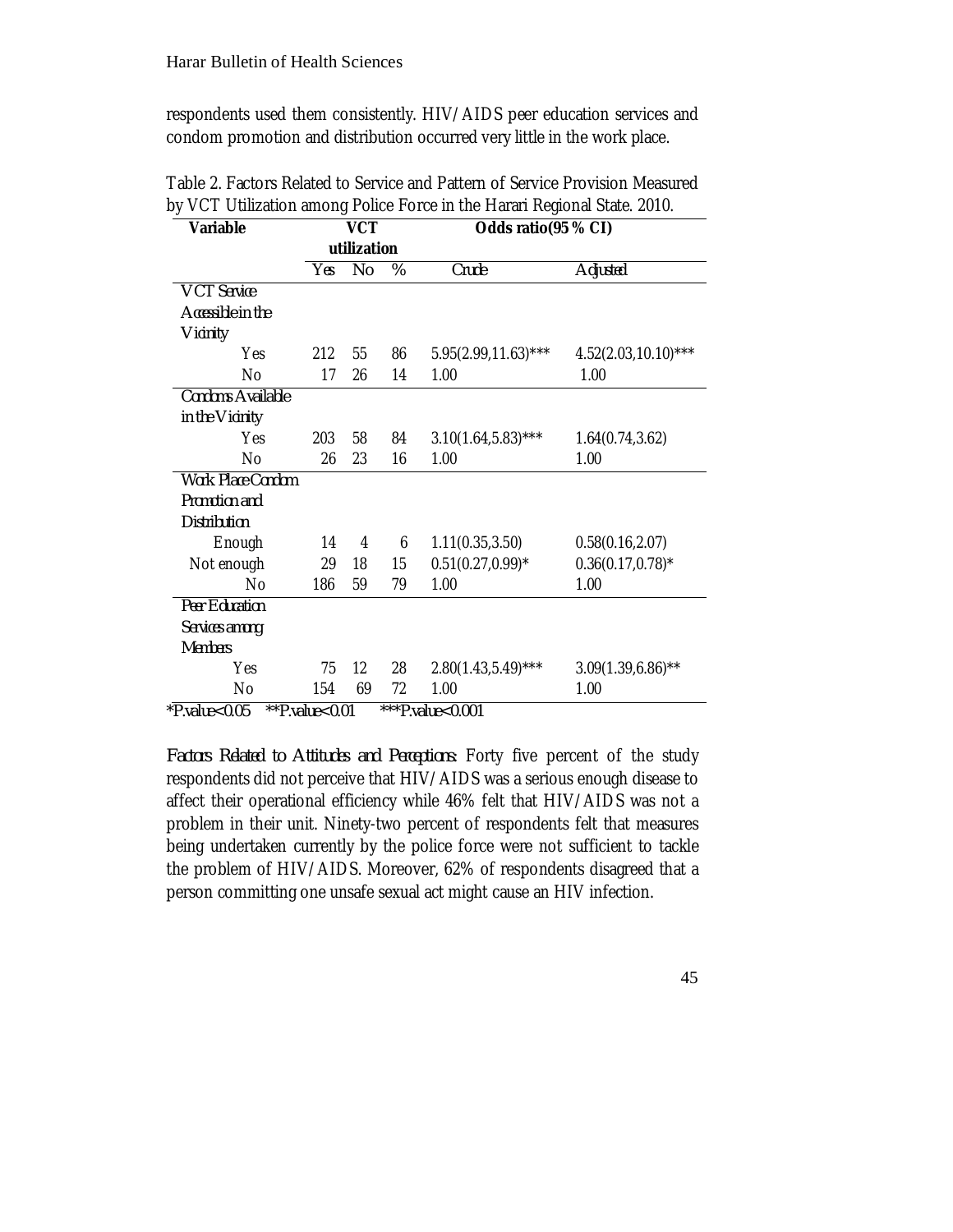| <b>Statements</b>            | Self risk  |         |    | Odds Ratio (95 % CI)   |                        |  |  |
|------------------------------|------------|---------|----|------------------------|------------------------|--|--|
|                              | perception |         |    |                        |                        |  |  |
|                              | Yes        | $N_{0}$ | %  | Crude                  | <b>Adjusted</b>        |  |  |
| AIDS can Happen to All       |            |         |    |                        |                        |  |  |
| People.                      |            |         |    |                        |                        |  |  |
| Agree                        | 108        | 78      | 60 | $2.16(1.27, 3.68)$ **  | $2.15(1.20, 3.85)$ **  |  |  |
| Not sure                     | 18         | 24      | 14 | 1.17(0.55, 2.49)       | 1.10(0.48, 2.53)       |  |  |
| <b>Disagree</b>              | 32         | 50      | 26 | 1.00                   | 1.00                   |  |  |
| AIDS is a Curable Disease.   |            |         |    |                        |                        |  |  |
| Agree                        | 16         | 28      | 14 | $0.47(0.24, 0.92)^{*}$ | 0.63(0.29, 1.35)       |  |  |
| Not sure                     | 28         | 30      | 18 | 0.77(0.43, 1.38)       | 1.10(0.56, 2.16)       |  |  |
| <b>Disagree</b>              | 114        | 94      | 68 | 1.00                   | 1.00                   |  |  |
| <b>AIDS Patients Can Die</b> |            |         |    |                        |                        |  |  |
| <b>Easily Because of</b>     |            |         |    |                        |                        |  |  |
| Opportunistic Disease.       |            |         |    |                        |                        |  |  |
| Agree                        | 82         | 101     | 59 | $0.49(0.26, 0.90)$ *   | $0.43(0.21, 0.85)^*$   |  |  |
| Not sure                     | 41         | 30      | 23 | 0.82(0.40, 1.68)       | 0.84(0.37, 1.87)       |  |  |
| <b>Disagree</b>              | 35         | 21      | 18 | 1.00                   | 1.00                   |  |  |
| Consistent Condom Use can    |            |         |    |                        |                        |  |  |
| Prevent HIV Infection.       |            |         |    |                        |                        |  |  |
|                              |            |         |    |                        |                        |  |  |
| Agree                        | 70         | 64      | 43 | 0.83(0.50, 1.40)       | 1.07(0.57,2.02)        |  |  |
| Not sure                     | 29         | 43      | 23 | $0.51(0.28, 0.95)^*$   | $0.36(0.17, 0.75)$ **  |  |  |
| <b>Disagree</b>              | 59         | 45      | 34 | 1.00                   | 1.00                   |  |  |
| Refraining from Having Sex   |            |         |    |                        |                        |  |  |
| with a CSW Can Prevent       |            |         |    |                        |                        |  |  |
| HIV.                         |            |         |    |                        |                        |  |  |
| Agree                        | 53         | 74      | 41 | $0.51(0.31, 0.83)$ **  | $0.42(0.23, 0.79)$ **  |  |  |
| Not sure                     | 25         | 21      | 15 | 0.48(0.43, 1.66)       | 0.81(0.37, 1.79)       |  |  |
| <b>Disagree</b>              | 80         | 57      | 44 | 1.00                   | 1.00                   |  |  |
| Having Only One Sexual       |            |         |    |                        |                        |  |  |
| Partner is not Enjoyable.    |            |         |    |                        |                        |  |  |
| Agree                        | 51         | 27      | 25 | $1.93(1.12, 3.33)^{*}$ | $3.12(1.64, 5.93)$ *** |  |  |
| Not sure                     | 11         | 27      | 12 | $0.42(0.20, 0.89)$ *   | 0.46(0.20, 1.12)       |  |  |
| Disagree                     | 96         | 98      | 63 | 1.00                   | 1.00                   |  |  |
| $+$ n $+$<br>0.001           |            |         |    |                        |                        |  |  |

Table 3. Factors Related to Attitude and Perception towards HIV/AIDS among the Police Force in Harari Regional State, 2010.

*\*P.value<0.05 \*\*P.value<0.01 \*\*\*P.value<0.001*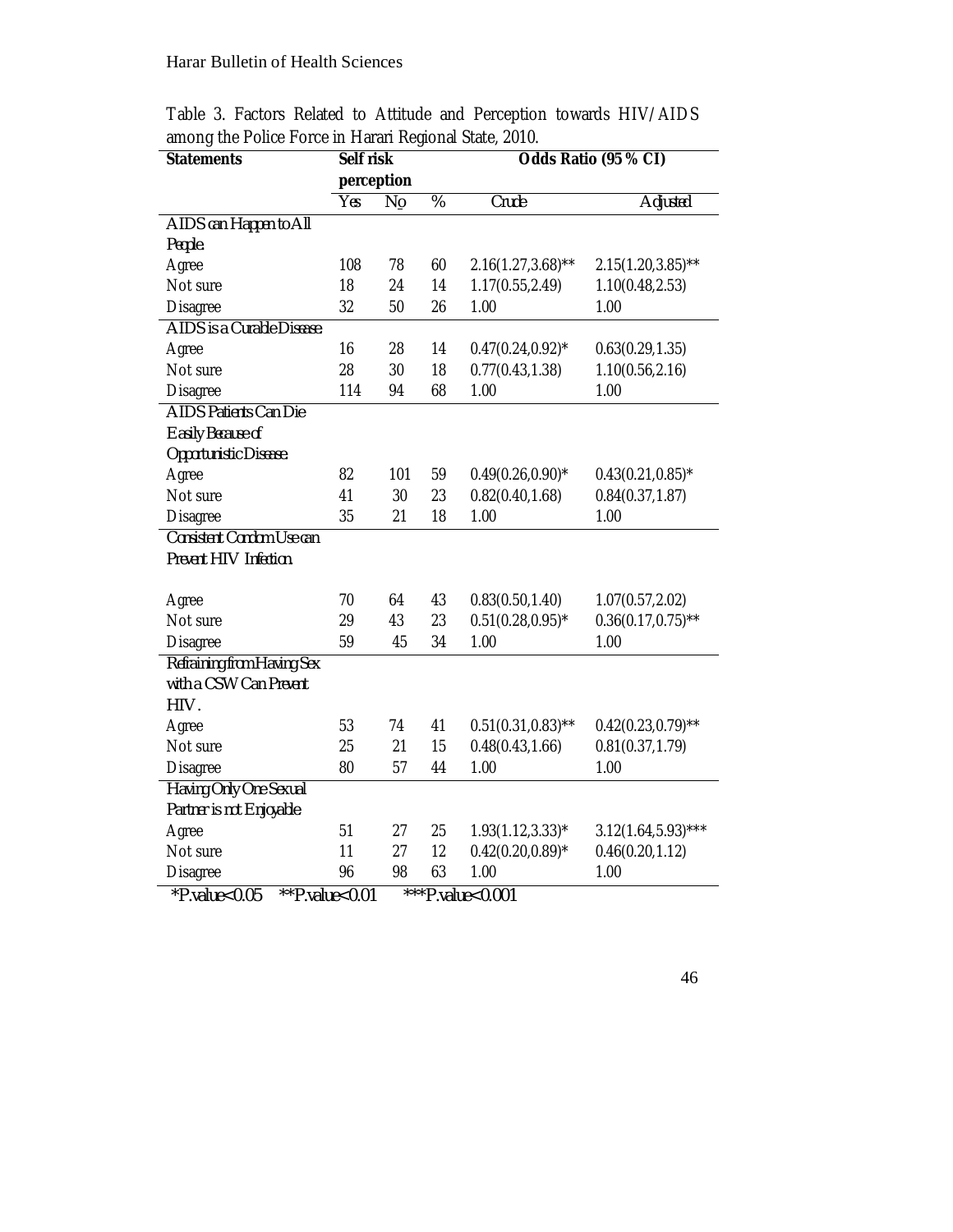*Results of the Qualitative Study:* A lack of control over their own sexual behavior, a lack of initiative and readiness to change behaviors, an unknown sero-status, experiencing peer pressure, a lack of knowledge about HIV/AIDS and negative attitudes towards PLWHA were main influencing factors identified in the qualitative study. Insufficient VCT services, frequent contact with commercial sex workers, stigma and discrimination were constraints stated by participants related to services and socio- economic factors.

The main reason for not using VCT services was the fear of a sero-positive result. Feelings of hopelessness following an HIV positive result, a lack of privacy during counseling and being tested before and during marriage were also constraints.

The belief of susceptibility at work came from the occasional exposure to potentially infected blood in emergency situations. Also, a lack of consistent condom use especially with alcohol consumption caused a belief of susceptibility. During one in-depth interview, a 35 year- old male respondent stated "I don't want to think about VCT because I have a fear of the disease and suspect I may be HIV positive. It is better for me to wait until it comes in its own time."

#### **Discussion**

The majority of the study subjects (85%) were between the ages of 20 and 39 years. This age group is comparable to a study conducted in South Africa (6). The age group behavioral factors put them at a higher risk. A lot of work which is related to HIV/AIDS needs to be conducted with the younger police officers.

 About one third (29%) and over half (55%) of the respondents had multiple sexual partners and did not use a condom. This is higher than the 26% for multiple sexual partners and 16% for non-condom users from Dare-Salaam, Tanzania (7). This variation may be explained by differences in the study settings and the populations.

 Despite the fact that they work in a high risk work environment, 49% considered themselves to be at no risk of HIV/AIDS which is one of the influencing factors of preventive behavior of the disease. This was emphasized in the in-depth interviews of the study. This is slightly lower than a study conducted by Hilary Pearce of the United Kingdom (2) while greater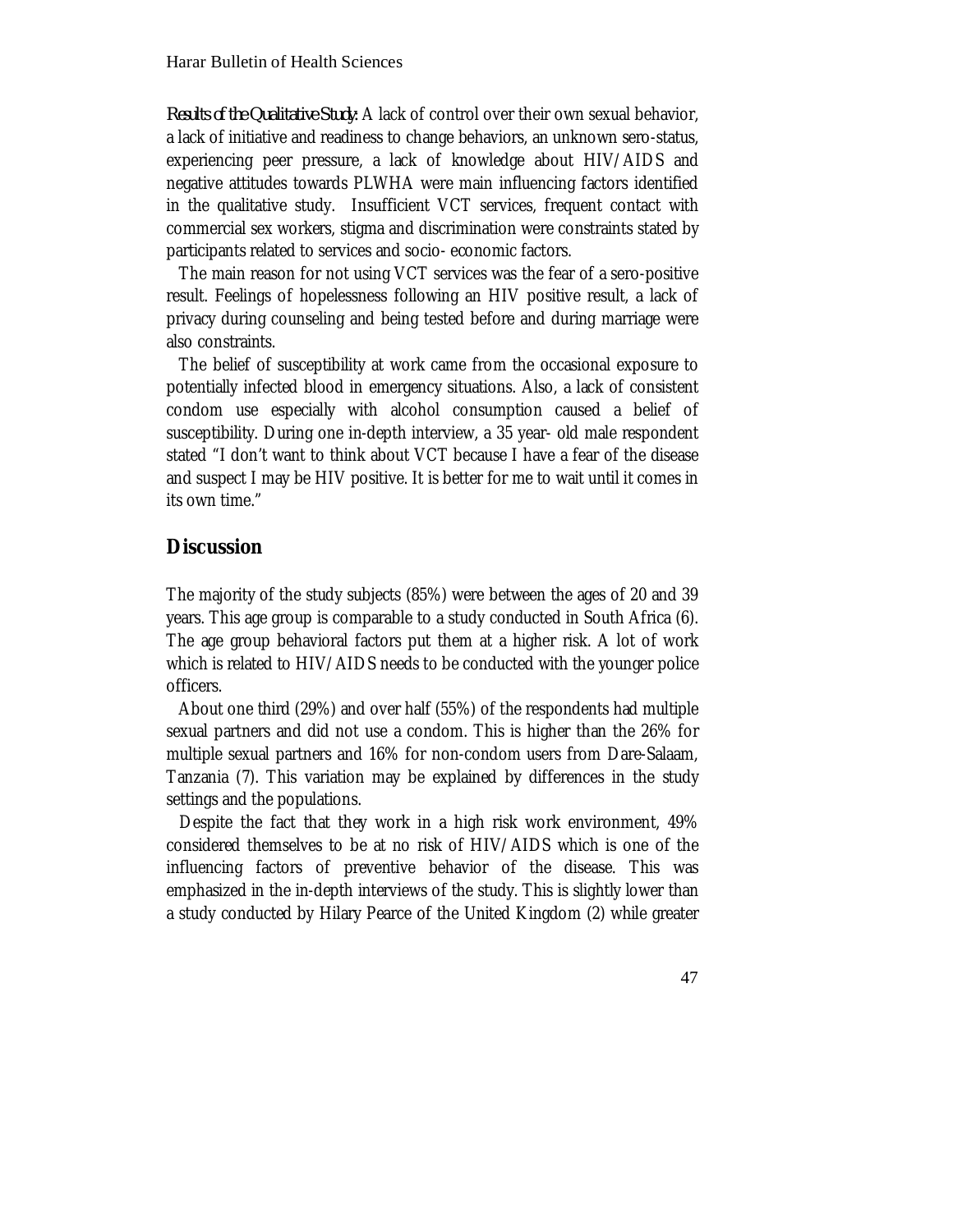than in a study conducted in Haiti (8). This may be attributed to differences in the study population in terms of social and economic characteristics.

 For 84% of the participants, condom accessibility was not seen as a problem. Even so, only 44% used a condom during their last sexual intercourse. This may be due to a lack of frequent promotion and awareness activities to use condoms and perhaps to not providing condoms in their working environment. This is also supported by other studies (8, 9,10).

## **Conclusions**

The need for preventive behaviors of HIV/AIDS is significant among the police group studied. The results of attitudes and perceptions show that there is a misconception about the disease risk factors and its prevention. Even with their risky sexual behaviors, about half of the respondents still did not believe of their susceptibility to the disease.

#### **Recommendations**

The following recommendations are suggested for implementation associated with this study of the police force in Harar:

- 1. VCT service utilization must be required of all new police recruits to learn of their sero-status.
- 2. VCT services should be conducted on a yearly basis as a requirement of employment.
- 3. Intense and consistent mass media regarding HIV/AIDS risks and risky behavior focusing specifically on the police forces is recommended.
- 4. Condoms should be readily available and promoted at their work sites.
- 5. There should be the establishment and encouragement of peer education regarding HIV/AIDS in all police units.
- 6. There should be the establishment of on-going Anti-AIDS clubs.
- 7. Information, education and communication and behavioral change communication about HIV/AIDS and its prevention needs to occur in all regular on-going police training. This health education should be accompanied by booklets and manuals in appropriate languages on how to avoid or at least reduce the risk of HIV/AIDS infection.